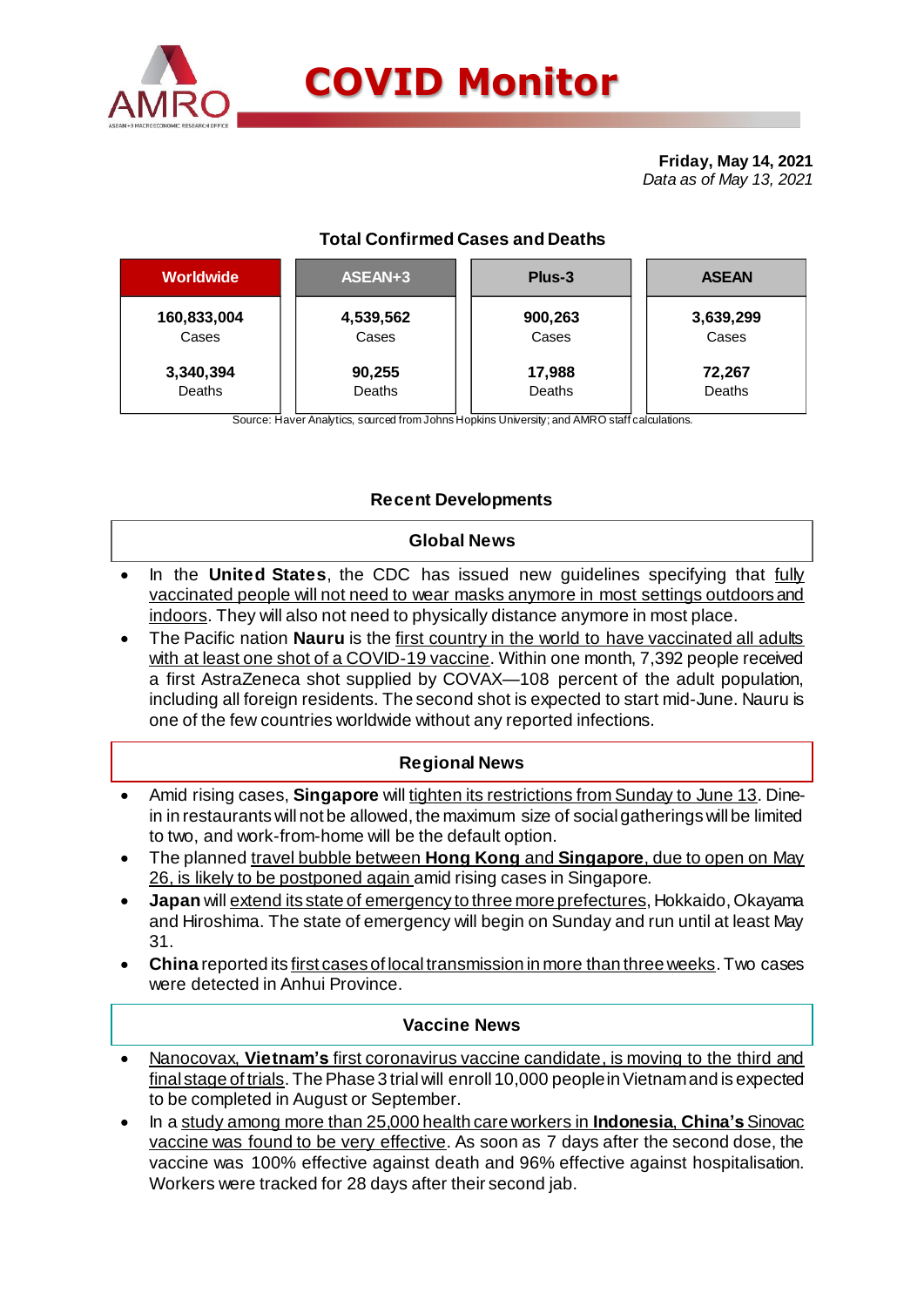| Economy               | <b>Total Cases</b><br>(000) | <b>Cases per 1M</b><br><b>Population</b> | New Cases <sup>1</sup> | New Cases <sup>1</sup><br>since $2020^2$ | <b>New Cases</b><br>per 1M Pop. <sup>1</sup> | <b>ANew</b><br>$\text{Case}$ <sup>1</sup> | Δ% New<br>$\text{Case}$ <sup>1</sup> | <b>Total</b><br><b>Deaths</b> | <b>New</b><br>Deaths <sup>1</sup> | <b>Fatality</b><br>Rate (%) |
|-----------------------|-----------------------------|------------------------------------------|------------------------|------------------------------------------|----------------------------------------------|-------------------------------------------|--------------------------------------|-------------------------------|-----------------------------------|-----------------------------|
| Global                | 160,833                     |                                          | 680,325                |                                          |                                              | $-112,570$                                | 0.4                                  | 3,340,394                     | 12,039                            | 2.1                         |
| ASEAN+3               | 4,540                       |                                          | 25,745                 |                                          |                                              | 2,050                                     | 0.6                                  | 90,255                        | 451                               | 2.0                         |
| Plus-3                | 900                         |                                          | 7,058                  |                                          |                                              | 1.652                                     | 0.8                                  | 17.988                        | 102                               | 2.0                         |
| <b>ASEAN</b>          | 3,639                       |                                          | 18,687                 |                                          |                                              | 398                                       | 0.5                                  | 72,267                        | 349                               | 2.0                         |
|                       |                             |                                          |                        |                                          |                                              |                                           |                                      |                               |                                   |                             |
| China                 | 91                          | 65                                       | 11                     |                                          | $\Omega$                                     | $-1$                                      | 0.0                                  | 4,636                         | $\Omega$                          | 5.1                         |
| Hong Kong, China      | 12                          | 1,548                                    | 3                      |                                          | $\Omega$                                     | $-1$                                      | 0.0                                  | 210                           | $\mathbf 0$                       | 1.8                         |
| Japan                 | 667                         | 5.306                                    | 6,425                  |                                          | 51                                           | 1.612                                     | 1.0                                  | 11.249                        | 98                                | 1.7                         |
| Korea                 | 130                         | 2,505                                    | 619                    |                                          | 12                                           | 43                                        | 0.5                                  | 1,893                         | 5                                 | 1.5                         |
|                       |                             |                                          |                        |                                          |                                              |                                           |                                      |                               |                                   |                             |
| Indonesia             | 1,732                       | 6,417                                    | 4,907                  |                                          | 18                                           | $-13$                                     | 0.3                                  | 47,716                        | 174                               | 2.8                         |
| Malaysia              | 458                         | 13,789                                   | 4,307                  |                                          | 130                                          | 1,021                                     | 1.0                                  | 1.788                         | 25                                | 0.4                         |
| Philippines           | 1,125                       | 10,221                                   | 6,365                  |                                          | 58                                           | $-983$                                    | 0.6                                  | 18,821                        | 119                               | 1.7                         |
| Singapore             | 61                          | 10.777                                   | 24                     |                                          | $\overline{4}$                               | $\Omega$                                  | 0.0                                  | 31                            | $\Omega$                          | 0.1                         |
| Thailand              | 94                          | 1,379                                    | 2,426                  |                                          | 36                                           | 535                                       | 2.9                                  | 518                           | 26                                | 0.6                         |
|                       |                             |                                          |                        |                                          |                                              |                                           |                                      |                               |                                   |                             |
| Brunei Darussalam     | 0.23                        | 514                                      | 1                      | Λ.                                       | 1                                            | $\Omega$                                  | 0.2                                  | 3                             | $\Omega$                          | 1.3                         |
| Cambodia              | 21.14                       | 1,263                                    | 503                    |                                          | 30                                           | $-209$                                    | 2.6                                  | 142                           | 4                                 | 0.7                         |
| Lao PDR               | 1.48                        | 204                                      | 44                     |                                          | 6                                            | $-29$                                     | 3.3                                  |                               | $\Omega$                          | 0.1                         |
| Myanmar               | 143.00                      | 2,679                                    | 19                     |                                          | $\mathbf 0$                                  | 8                                         | 0.0                                  | 3,212                         | $\Omega$                          | 2.2                         |
| Vietnam               | 3.74                        | 39                                       | 93                     |                                          |                                              | 67                                        | 2.8                                  | 35                            | $\mathbf 0$                       | 0.9                         |
| Australia             | 30                          | 1,153                                    | 9                      | ⋏ 八                                      | $\Omega$                                     | $-4$                                      | 0.0                                  | 910                           | $\Omega$                          | 3.0                         |
| <b>Brazil</b>         | 15,434                      | 73,017                                   | 61,489                 |                                          | 291                                          | 2,506                                     | 0.4                                  | 430,417                       | 1,924                             | 2.8                         |
| France                | 5,790                       | 89.079                                   | 15,694                 |                                          | 241                                          | $-3,172$                                  | 0.3                                  | 106.481                       | 195                               | 1.8                         |
| Germany               | 3,578                       | 43.122                                   | 10.779                 | <b>ALC</b>                               | 130                                          | $-5,169$                                  | 0.3                                  | 85.853                        | 204                               | 2.4                         |
| India                 | 24,047                      | 17,558                                   | 365,030                |                                          | 267                                          | $-24,773$                                 | 1.6                                  | 262,317                       | 4,033                             | 1.1                         |
| <b>United Kingdom</b> | 4,460                       | 66,321                                   | 4,550                  |                                          | 68                                           | 2,506                                     | 0.1                                  | 127,912                       | 47                                | 2.9                         |
| <b>United States</b>  | 32,705                      | 98,792                                   | 35,199                 |                                          | 106                                          | $-9,480$                                  | 1.2                                  | 581.898                       | 623                               | 1.8                         |
|                       |                             |                                          |                        |                                          |                                              |                                           |                                      |                               |                                   |                             |

#### **ASEAN+3 and Selected Economies: Confirmed COVID-19 Cases and Deaths**

Source: Haver Analytics, sourced from Johns Hopkins University; and AMRO staff calculations.

1/ Values show the 7-day average.

2/ Since January 31, 2020.

## **ASEAN+3 and Selected Economies: Total Vaccines Administered**

# **ASEAN+3 and Selected Economies: Vaccinations and Aspired Population Coverage**





Note: Single vaccination doses only. This does not measure the number of people vaccinated, as two doses are required with most av ailable vaccines. Data is reported at irregular interv als; numbers show latest available.

#### (Per 100 population) (Percent of population)



□ To be vaccinated to reach 2021 target ■ Vaccinated with at least one dose

Aspired 2021 target

Sources: Our World in Data via Haver Analytics; various media sources; Economist Intelligence Unit; and AMRO staff estimates and calculations. Note: Percent of population vaccinated shows total administered doses divided by two to ref lect the two-dose regime of most vaccines—it does not necessarily reflect the actual number of fully vaccinated people. Aspired 2021 targets and completion dates of widespread vaccination are goals, forecasts, or estimates.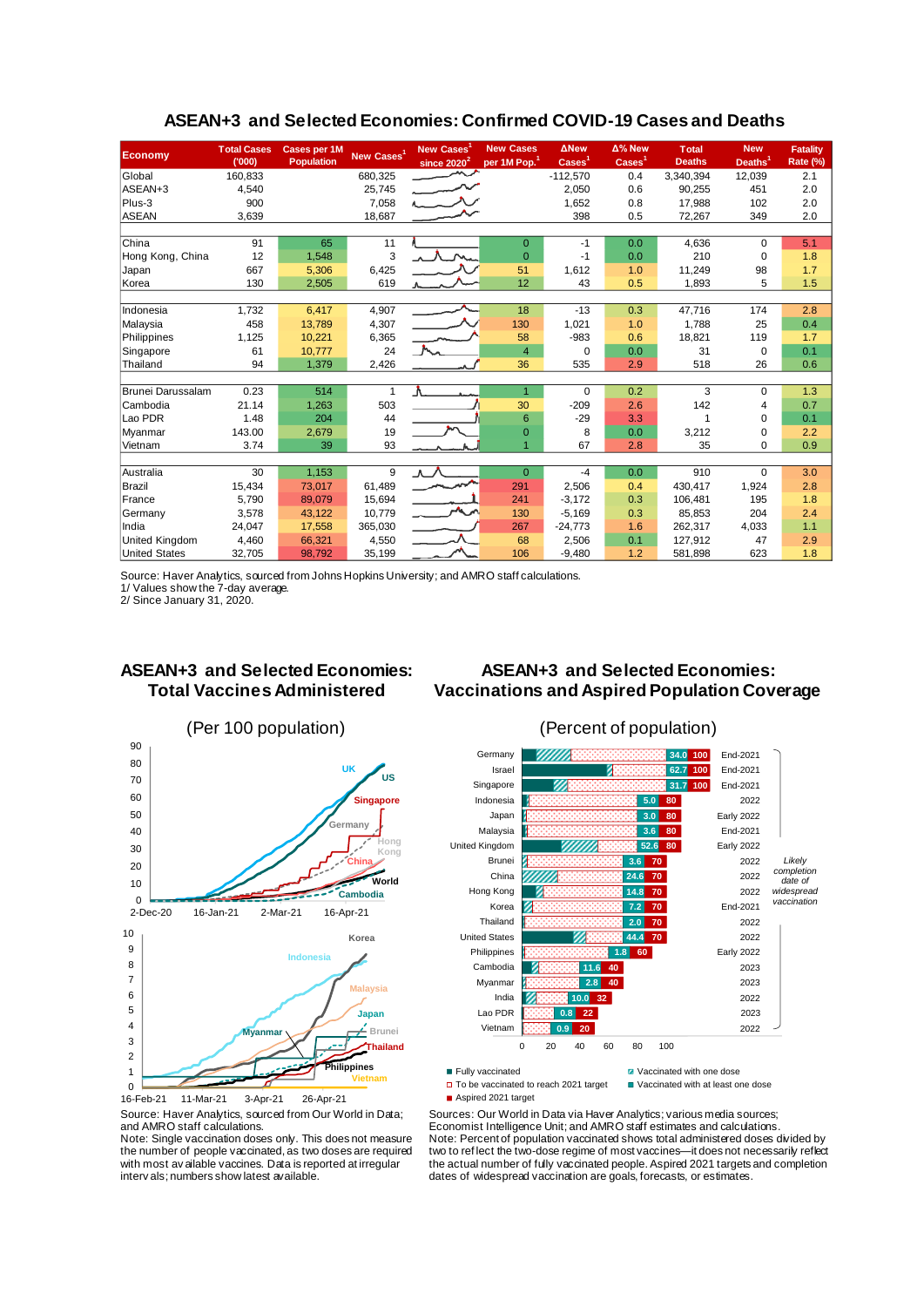

Source: Haver Analytics, sourced from Johns Hopkins University; and AMRO staff calculations.



Source: Haver Analytics, sourced from Johns Hopkins University; and AMRO staff calculations.